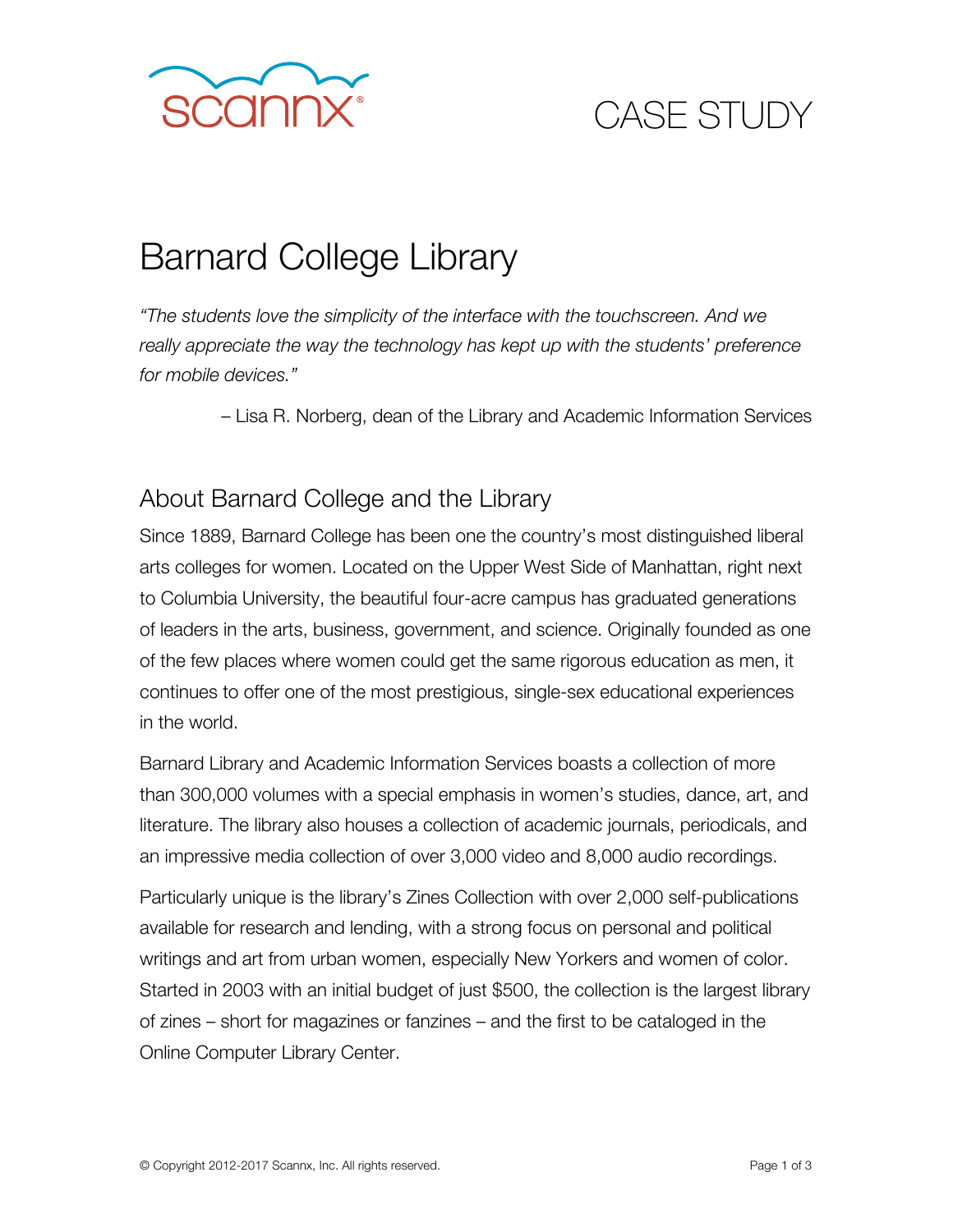

# CASE STUDY

#### Scannx Book ScanCenter Offers Consistency, Convenience

When Barnard Library decided to upgrade from a desktop scanner linked to a computer terminal, they looked to their neighbor and partner, Columbia University. "Our colleagues at Columbia were using them and had a good experience," said Lisa Norberg, dean of the Library and Academic Information Services at Barnard. "We were looking for a user-friendly solution that the students could use without a lot of help, and that didn't require a great deal of staff support. That was our prime motivation."

Scannx Book ScanCenter, with its integrated 15" touchscreen and large book-edge scanning bed, was an instant hit. "The students love the simplicity of the interface with the touch screen," said Norberg. "And we really appreciate the way the technology has kept up with the students' preference for mobile devices."

By the following semester, with students lined up to use the Book ScanCenter, Barnard purchased a second unit. Both are located near the reserved materials, which are among the most frequently scanned materials. Students prefer having electronic access to supplemental materials, documents, chapters, and passages they may need for research papers and presentations.

"As an undergraduate library, having quick and easy access to our reserved reading is so important," said Norberg. The Scannx Book ScanCenter "has really transformed our reserved space."

The scanners also see heavy use from the library's large collection of art books, which are often large and heavy, making a digital scan a welcome alternative. It is also a perfect fit for the Zine Library, with its one-of-a-kind and fragile items.

#### Less Printing For A Better Environment

Another benefit of the Scannx Book ScanCenter is that the library goes through a lot less paper. "It significantly reduced the amount of printing and copying the